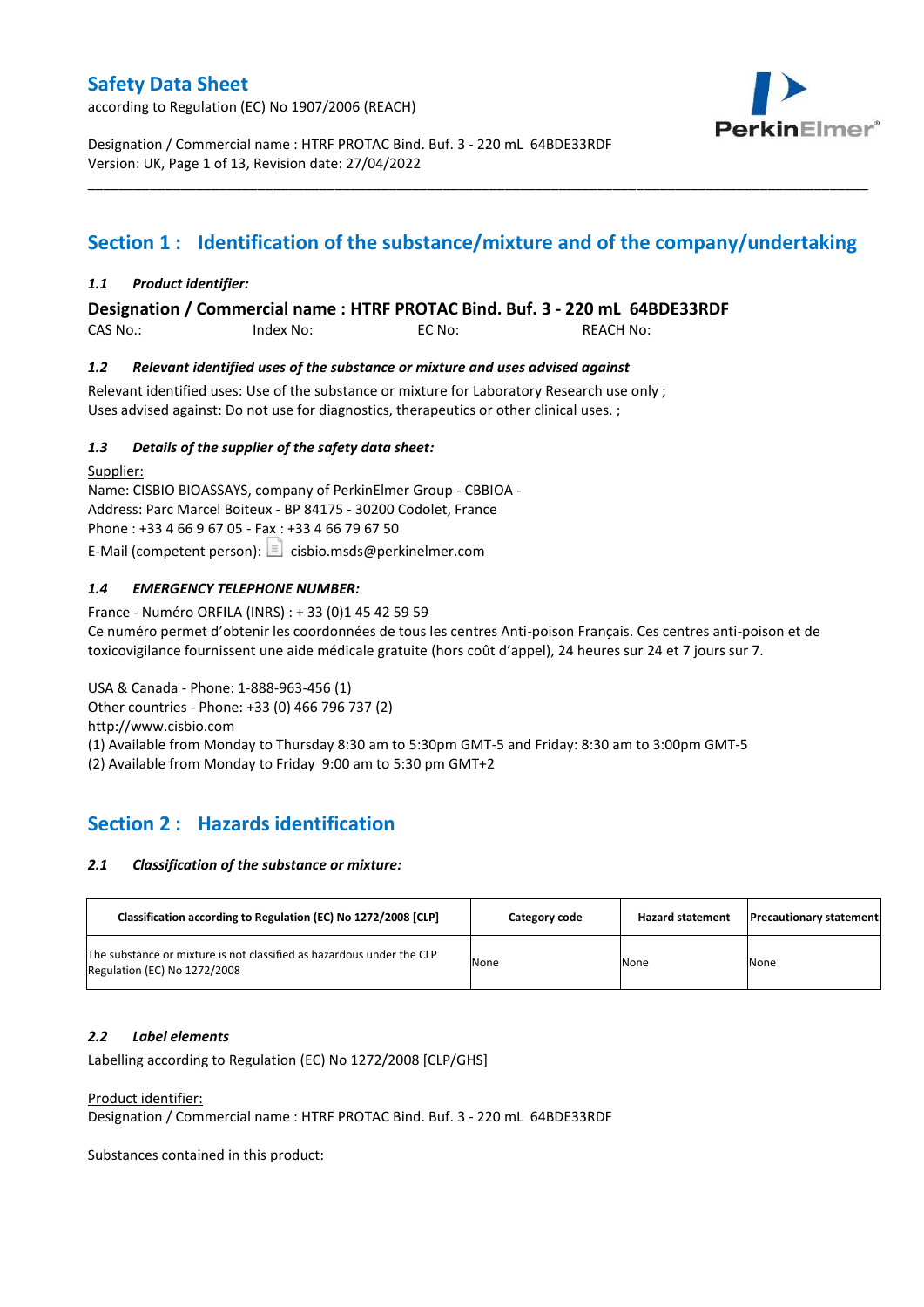according to Regulation (EC) No 1907/2006 (REACH)



Designation / Commercial name : HTRF PROTAC Bind. Buf. 3 - 220 mL 64BDE33RDF Version: UK, Page 2 of 13, Revision date: 27/04/2022

Hazard pictograms

Signal word:

Hazard and precautionary statements:

#### *2.3 Other hazards*

The mixture does not contain substances classified as 'Substances of Very High Concern' (SVHC) >= 0.1% published by the European CHemicals Agency (ECHA) under article 57 of REACH. The mixture satisfies neither the PBT nor the vPvB criteria for mixtures in accordance with annexe XIII of the REACH regulations EC 1907/2006. ; Adverse human health effects and symptoms:

\_\_\_\_\_\_\_\_\_\_\_\_\_\_\_\_\_\_\_\_\_\_\_\_\_\_\_\_\_\_\_\_\_\_\_\_\_\_\_\_\_\_\_\_\_\_\_\_\_\_\_\_\_\_\_\_\_\_\_\_\_\_\_\_\_\_\_\_\_\_\_\_\_\_\_\_\_\_\_\_\_\_\_\_\_\_\_\_\_\_\_\_\_\_\_\_\_\_\_\_\_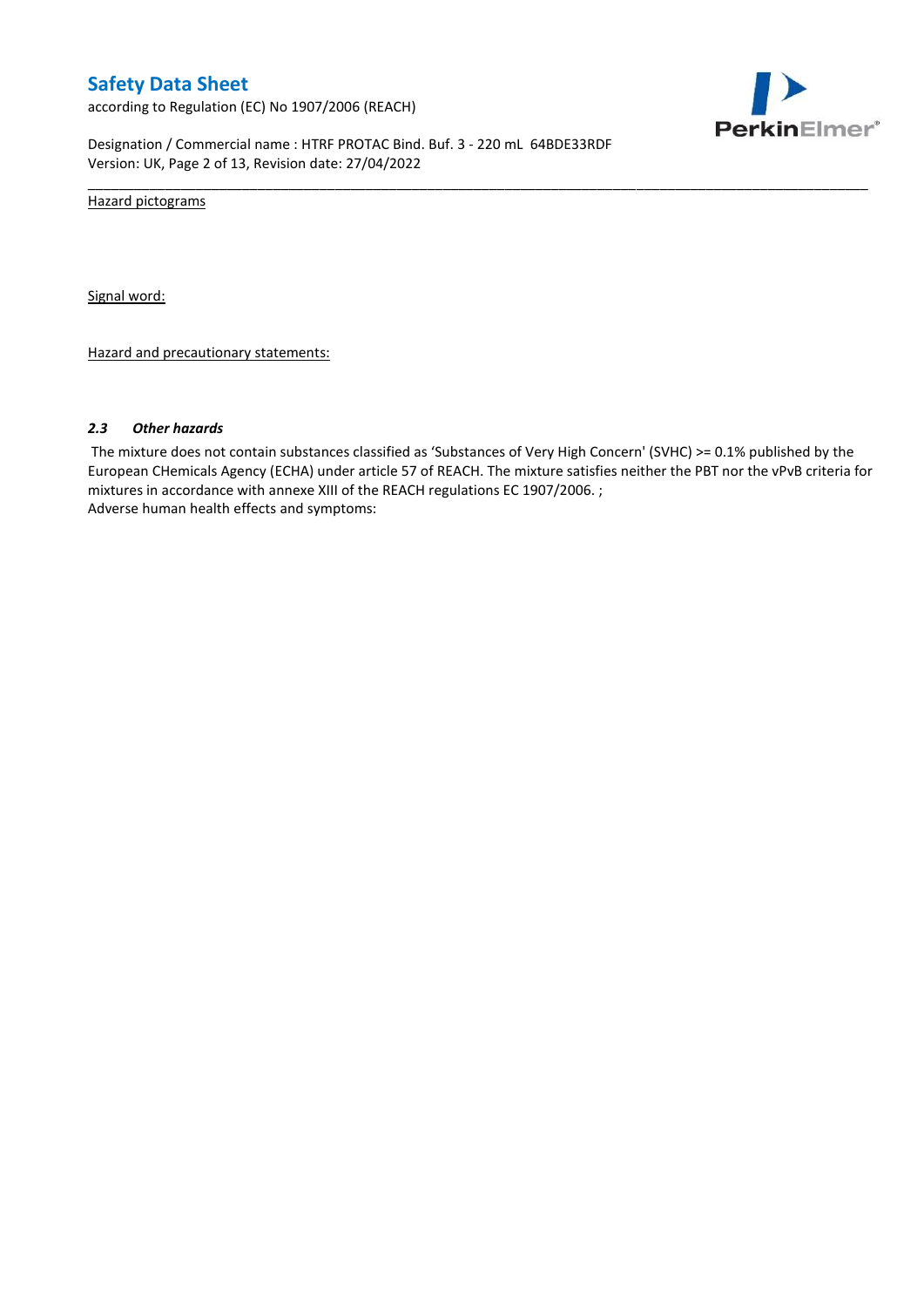according to Regulation (EC) No 1907/2006 (REACH)



Designation / Commercial name : HTRF PROTAC Bind. Buf. 3 - 220 mL 64BDE33RDF Version: UK, Page 3 of 13, Revision date: 27/04/2022

# **Section 3 : Composition/information on ingredients**

### *3.2 Mixtures*

Hazardous ingredients:

| Substance name                                                               | CAS <sub>n</sub> ° | Index n°     | EC n°     | <b>Classification according Regulation (EC)</b><br>No. 1272 [CLP]                                                                                       | Concentration<br>$(\%)$ | <b>SCL</b> | M-factor |
|------------------------------------------------------------------------------|--------------------|--------------|-----------|---------------------------------------------------------------------------------------------------------------------------------------------------------|-------------------------|------------|----------|
| potassium fluoride                                                           | 7789-23-3          | 009-005-00-2 | 232-151-5 | Acute toxicity - Acute Tox. 3 - H301 - Oral<br>Acute toxicity - Acute Tox. 3 - H311 -<br>Dermal<br>Acute toxicity - Acute Tox. 3 - H331 -<br>Inhalation | $< 3\%$                 |            |          |
| $4-(2-$<br>hydroxyethyl)piperazin- 7365-45-9<br>1-ylethanesulphonic<br>lacid |                    |              | 230-907-9 |                                                                                                                                                         | $< 3\%$                 |            |          |

\_\_\_\_\_\_\_\_\_\_\_\_\_\_\_\_\_\_\_\_\_\_\_\_\_\_\_\_\_\_\_\_\_\_\_\_\_\_\_\_\_\_\_\_\_\_\_\_\_\_\_\_\_\_\_\_\_\_\_\_\_\_\_\_\_\_\_\_\_\_\_\_\_\_\_\_\_\_\_\_\_\_\_\_\_\_\_\_\_\_\_\_\_\_\_\_\_\_\_\_\_

Additional information:

Full text of H- and EUH-phrases: see SECTION 16.

# **Section 4 : First aid measures**

#### *4.1 Description of first aid measures*

**General information**:Do not leave affected person unattended. ;

**Following inhalation**:In case of respiratory tract irritation, consult a physician. ;

**Following skin contact**:After contact with skin, wash immediately with water ;

**Following eye contact**:After contact with the eyes, rinse with water with the eyelids open for a sufficient length of time, then consult an ophthalmologist immediately. ;

**Following ingestion**:Do NOT induce vomiting. ;

**Self-protection of the first aider**:

#### *4.2 Most important symptoms and effects, both acute and delayed*

Symptoms:No known symptoms to date. ; Effects:

### *4.3 Indication of any immediate medical attention and special treatment needed*

Notes for the doctor:

# **Section 5 : Firefighting measures**

#### *5.1 Extinguishing media:*

**Suitable extinguishing media**:This product is not flammable. Use extinguishing agent suitable for type of surrounding fire ;

#### *5.2 Special hazards arising from the substance or mixture*

Hazardous combustion products:/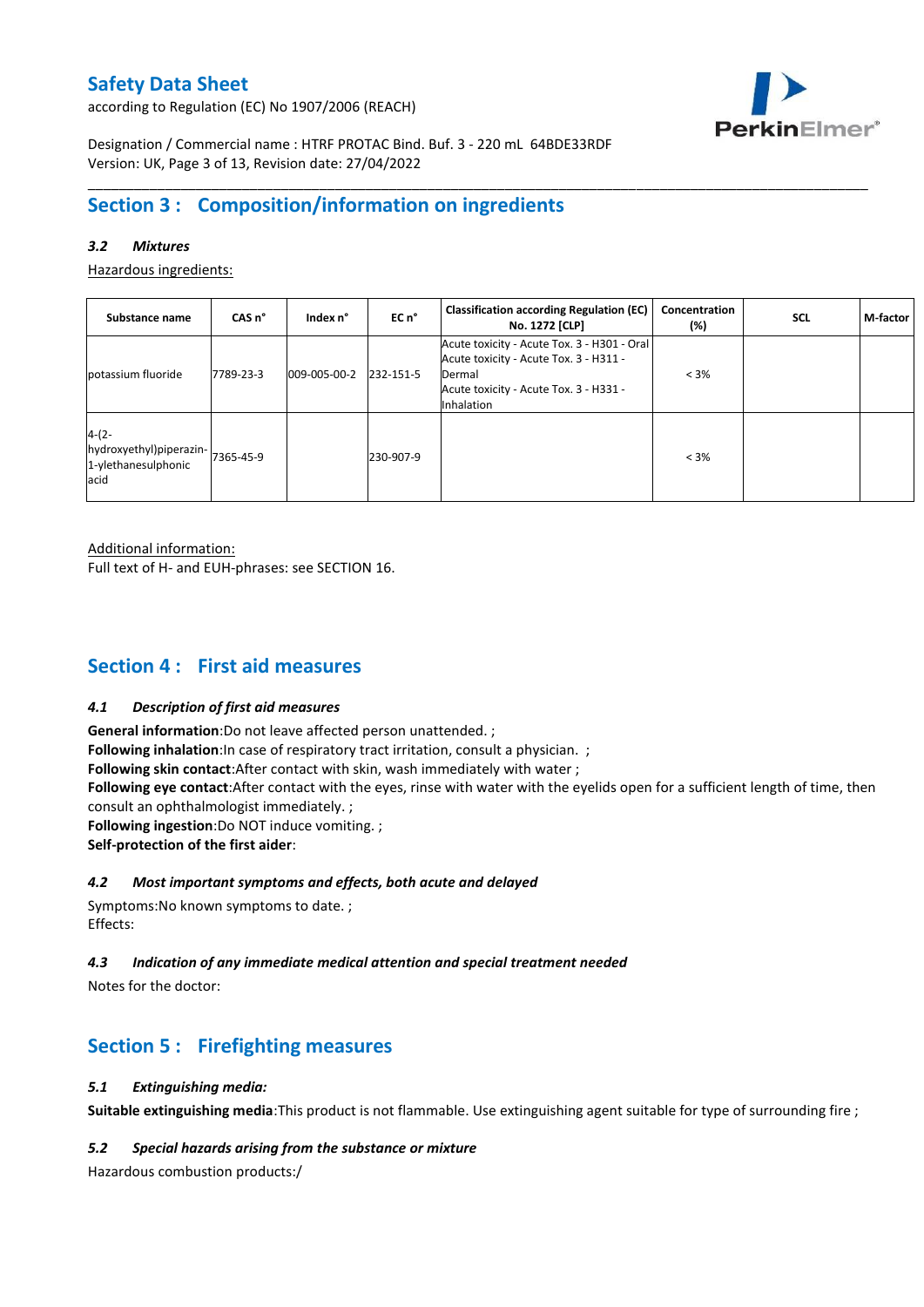according to Regulation (EC) No 1907/2006 (REACH)



Designation / Commercial name : HTRF PROTAC Bind. Buf. 3 - 220 mL 64BDE33RDF Version: UK, Page 4 of 13, Revision date: 27/04/2022

\_\_\_\_\_\_\_\_\_\_\_\_\_\_\_\_\_\_\_\_\_\_\_\_\_\_\_\_\_\_\_\_\_\_\_\_\_\_\_\_\_\_\_\_\_\_\_\_\_\_\_\_\_\_\_\_\_\_\_\_\_\_\_\_\_\_\_\_\_\_\_\_\_\_\_\_\_\_\_\_\_\_\_\_\_\_\_\_\_\_\_\_\_\_\_\_\_\_\_\_\_

### *5.3 Advice for fire-fighters*

Wear Protective clothing. ;

# **Section 6 : Accidental release measures**

### *6.1 Personal precautions, protective equipment and emergency procedures*

Emergency procedures: Provide adequate ventilation. ;

### *6.2 Environmental precautions*

Do not allow to enter into surface water or drains. ;

### *6.3 Methods and material for containment and cleaning up*

For cleaning up:Suitable material for taking up: Absorbing material, organic ; Other information:

#### *6.4 Reference to other sections*

Additional information:

### **Section 7 : Handling and storage**

### *7.1 Precautions for safe handling*

Protective measures: Advice on safe handling:Avoid contact with skin, eyes and clothes. ; Fire preventions:

Do not eat, drink or smoke in areas where reagents are handled. ; Advice on general occupational hygiene Handle in accordance with good industrial hygiene and safety practice ;

#### *7.2 Conditions for safe storage, including any incompatibilities*

Technical measures and storage conditions: Requirements for storage rooms and vessels:Keep container tightly closed. ; Hints on storage assembly: Materials to avoid: Further information on storage conditions:

#### *7.3 Specific end uses:*

Recommendations on specific end uses: Observe technical data sheet. ;

# **Section 8 : Exposure controls/personal protection**

*8.1 Control parameters*

Preliminary remark: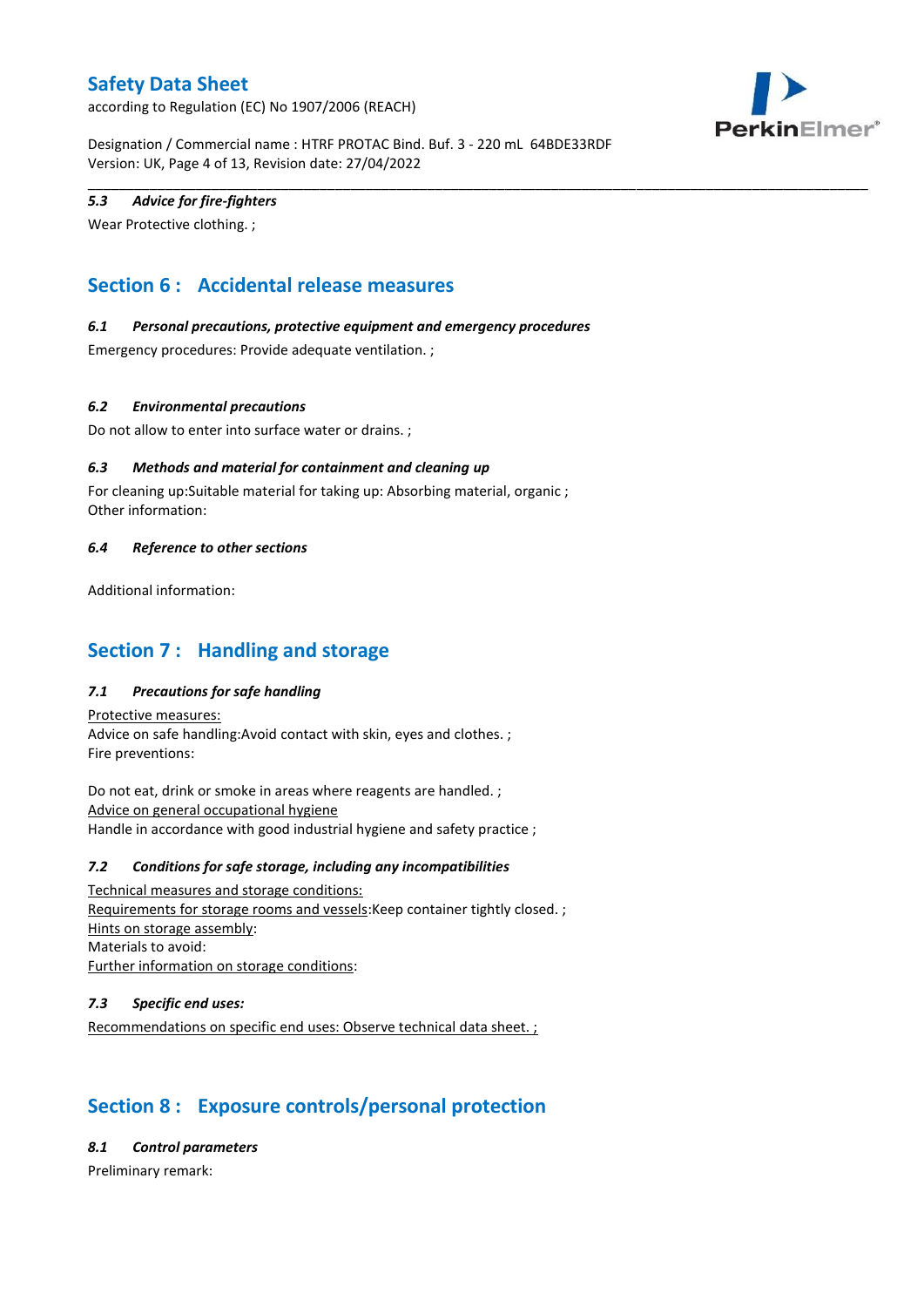according to Regulation (EC) No 1907/2006 (REACH)



Designation / Commercial name : HTRF PROTAC Bind. Buf. 3 - 220 mL 64BDE33RDF Version: UK, Page 5 of 13, Revision date: 27/04/2022

### 8.1.1 Occupational exposure limits:

#### • France

| Source:                   |           | Informations relatives à la réglementation VME (France) : ED 984, 07.2012 |               |           |            |           |  |  |  |  |  |  |  |
|---------------------------|-----------|---------------------------------------------------------------------------|---------------|-----------|------------|-----------|--|--|--|--|--|--|--|
| Substance                 | EC No.    | CAS-No                                                                    | $VLE$ (mg/m3) | VLE (ppm) | VME(mg/m3) | VME (ppm) |  |  |  |  |  |  |  |
| 7365-45-9 / 230-<br>907-9 | 230-907-9 | 7365-45-9                                                                 |               |           |            |           |  |  |  |  |  |  |  |
| 7789-23-3 / 232-<br>151-5 | 232-151-5 | 7789-23-3                                                                 |               |           | 2,5        |           |  |  |  |  |  |  |  |

\_\_\_\_\_\_\_\_\_\_\_\_\_\_\_\_\_\_\_\_\_\_\_\_\_\_\_\_\_\_\_\_\_\_\_\_\_\_\_\_\_\_\_\_\_\_\_\_\_\_\_\_\_\_\_\_\_\_\_\_\_\_\_\_\_\_\_\_\_\_\_\_\_\_\_\_\_\_\_\_\_\_\_\_\_\_\_\_\_\_\_\_\_\_\_\_\_\_\_\_\_

#### • Spain

| Source :                  | June 2015 | Limites de Exposicion Profesional para Agentes Quimicos en Espana<br>Instituto Nacional de Seguridad e Higiene en el Trabajo |                   |              |                  |              |  |  |  |  |  |  |  |
|---------------------------|-----------|------------------------------------------------------------------------------------------------------------------------------|-------------------|--------------|------------------|--------------|--|--|--|--|--|--|--|
| Substance                 | EC No.    | CAS No                                                                                                                       | $VLA$ -EC (mg/m3) | VLA-EC (ppm) | $VLA-ED$ (mg/m3) | VLA-ED (ppm) |  |  |  |  |  |  |  |
| 7365-45-9 / 230-<br>907-9 | 230-907-9 | 7365-45-9                                                                                                                    |                   |              |                  |              |  |  |  |  |  |  |  |
| 7789-23-3 / 232-<br>151-5 | 232-151-5 | 7789-23-3                                                                                                                    |                   |              |                  |              |  |  |  |  |  |  |  |

#### **•** Germany

| Source :              | TRGS 900, June 2015, BAuA |               |             |           |
|-----------------------|---------------------------|---------------|-------------|-----------|
| Substance             | EC No.                    | <b>CAS-No</b> | AGW (mg/m3) | AGW (ppm) |
| 7365-45-9 / 230-907-9 | 230-907-9                 | 7365-45-9     |             |           |
| 7789-23-3 / 232-151-5 | 232-151-5                 | 7789-23-3     |             |           |

- Italia
- **•** Greece
- UK
- OSHA (USA)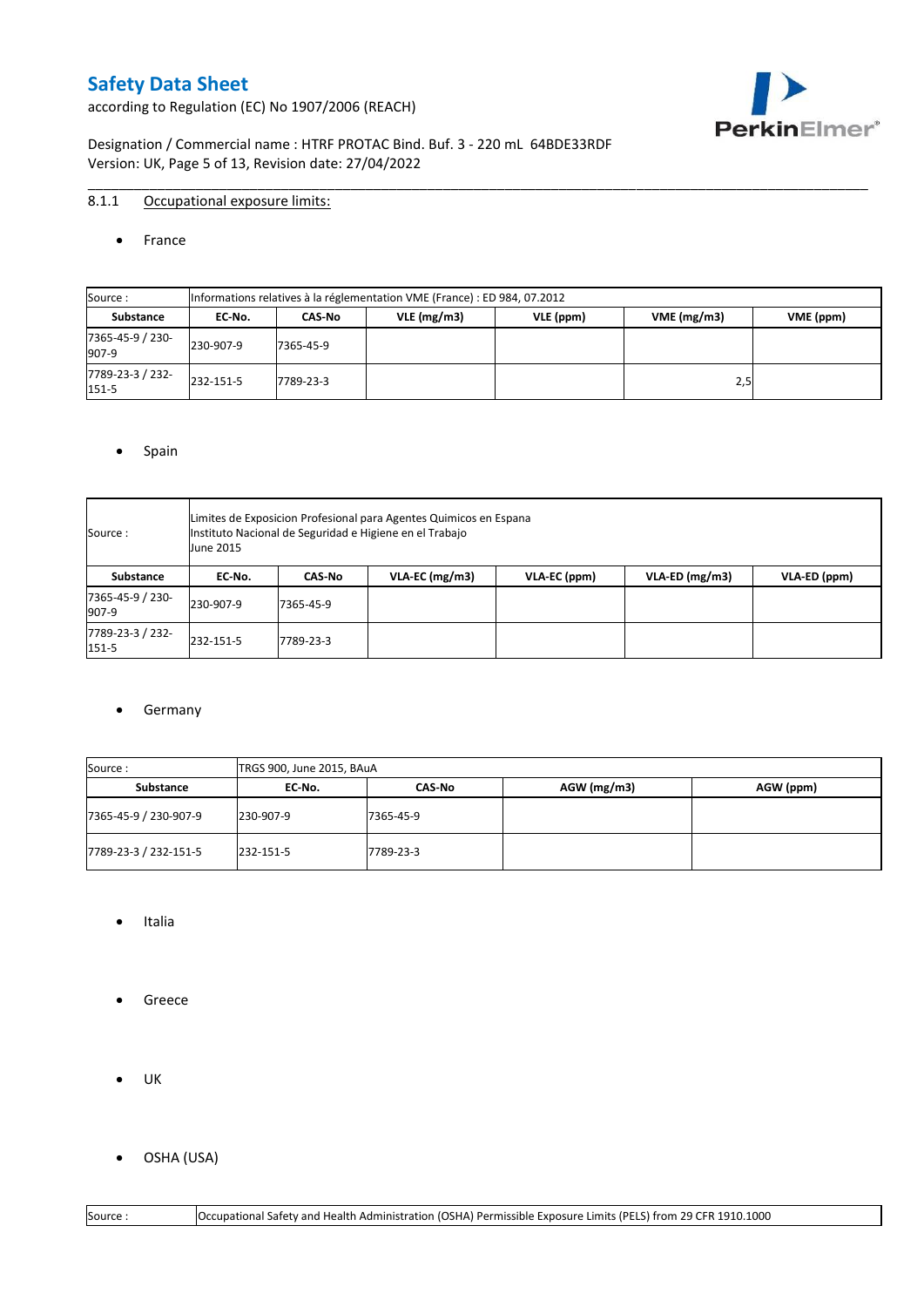

according to Regulation (EC) No 1907/2006 (REACH)

### Designation / Commercial name : HTRF PROTAC Bind. Buf. 3 - 220 mL 64BDE33RDF Version: UK, Page 6 of 13, Revision date: 27/04/2022

| Substance                                                      | EC No. | CAS No    | <b>OSHA Permissible</b><br><b>Exposure Limit (PEL)</b><br>8-hour TWA (ppm) | <b>OSHA Permissible</b><br><b>Exposure Limit (PEL) 8-</b><br>hour TWA (mg/m3) | <b>OSHA Permissible</b><br><b>Exposure Limit (PEL)</b><br>STEL (ppm) | <b>OSHA Permissible</b><br><b>Exposure Limit (PEL)</b><br>STEL (mg/m3) |
|----------------------------------------------------------------|--------|-----------|----------------------------------------------------------------------------|-------------------------------------------------------------------------------|----------------------------------------------------------------------|------------------------------------------------------------------------|
| 7365-45-9 / 230-907-230-907-9                                  |        | 7365-45-9 |                                                                            |                                                                               |                                                                      |                                                                        |
| $\overline{7789}$ -23-3 / 232-151- $\big  232 - 151 - 5 \big $ |        | 7789-23-3 |                                                                            |                                                                               |                                                                      |                                                                        |

### 8.1.2 Biological limit values (Germany):

| Source :              |           |           | List of recommended health-based biological limit values (BLVs) and biological guidance values (BGVs), June 2014 |           |
|-----------------------|-----------|-----------|------------------------------------------------------------------------------------------------------------------|-----------|
| Substance             | EC No.    | CAS No    | $BLV$ (mg/m3)                                                                                                    | BLV (ppm) |
| 7365-45-9 / 230-907-9 | 230-907-9 | 7365-45-9 |                                                                                                                  |           |
| 7789-23-3 / 232-151-5 | 232-151-5 | 7789-23-3 |                                                                                                                  |           |

### 8.1.3 Exposure limits at intended use (Germany):

| Source:               | TRGS 903, November 2015, BAuA |           |             |           |
|-----------------------|-------------------------------|-----------|-------------|-----------|
| Substance             | EC No.                        | CAS-No    | BGW (mg/m3) | BGW (ppm) |
| 7365-45-9 / 230-907-9 | 230-907-9                     | 7365-45-9 |             |           |
| 7789-23-3 / 232-151-5 | 232-151-5                     | 7789-23-3 |             |           |

### 8.1.4 DNEL/PNEC-values:

• DNEL worker

| Source:                  |                     | <b>GESTIS</b> - substance database                               |  |                                                          |                                                          |                                                 |                                                      |                                                       |                                                           |
|--------------------------|---------------------|------------------------------------------------------------------|--|----------------------------------------------------------|----------------------------------------------------------|-------------------------------------------------|------------------------------------------------------|-------------------------------------------------------|-----------------------------------------------------------|
| Substance                | EC-No.              | Acute - dermal,<br>local effects<br><b>CAS-No</b><br>(mg/kg/day) |  | $Long-term -$<br>dermal, local<br>effects<br>(mg/kg/day) | Long-term-<br>dermal,<br>systemic effects<br>(mg/kg/day) | Acute -<br>inhalation, local<br>effects (mg/m3) | Acute-<br>inhalation,<br>systemic effects<br>(mg/m3) | Long-term $-$<br>inhalation, local<br>effects (mg/m3) | Long-term -<br>inhalation,<br>systemic effects<br>(mg/m3) |
| 7365-45-9 /<br>230-907-9 | 230-907-9 7365-45-9 |                                                                  |  |                                                          |                                                          |                                                 | 23.5-23.5                                            |                                                       |                                                           |
| 7789-23-3/<br>232-151-5  | 232-151-5 7789-23-3 |                                                                  |  |                                                          |                                                          | $3-3$                                           | $3-3$                                                |                                                       |                                                           |

#### DNEL consumer

| Source:                  |                     | <b>IGESTIS – substance database</b> |                                                   |                                                          |                                                          |                                                                     |                                     |                                                     |                                                             |
|--------------------------|---------------------|-------------------------------------|---------------------------------------------------|----------------------------------------------------------|----------------------------------------------------------|---------------------------------------------------------------------|-------------------------------------|-----------------------------------------------------|-------------------------------------------------------------|
| Substance                | EC-No.              | <b>CAS-No</b>                       | Acute – dermal, l<br>local effects<br>(mg/kg/day) | $Long-term -$<br>dermal, local<br>effects<br>(mg/kg/day) | Long-term-<br>dermal.<br>systemic effects<br>(mg/kg/day) | $Acute -$<br>inhalation, local<br>Teffects (mg/m3) systemic effects | $Acute -$<br>inhalation.<br>(mg/m3) | Long term -<br>inhalation. local<br>effects (mg/m3) | Long-term $-$<br>inhalation,<br>systemic effects<br>(mg/m3) |
| 7365-45-9 /<br>230-907-9 | 230-907-9 7365-45-9 |                                     |                                                   |                                                          |                                                          |                                                                     |                                     |                                                     |                                                             |
| 7789-23-3/<br>232-151-5  | 232-151-5 7789-23-3 |                                     |                                                   |                                                          |                                                          |                                                                     |                                     |                                                     |                                                             |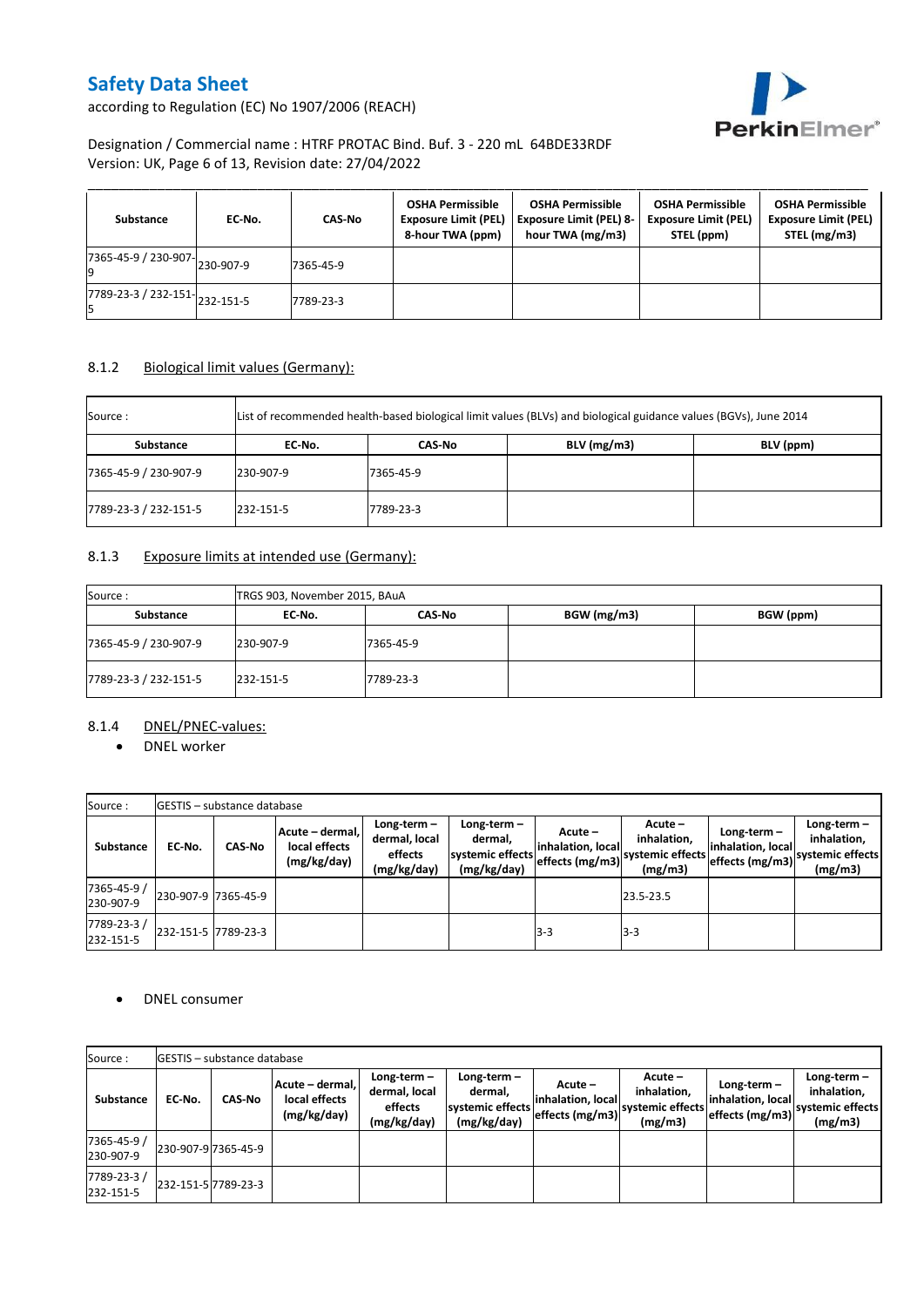according to Regulation (EC) No 1907/2006 (REACH)



Designation / Commercial name : HTRF PROTAC Bind. Buf. 3 - 220 mL 64BDE33RDF Version: UK, Page 7 of 13, Revision date: 27/04/2022

DNEL remark:

• PNEC

| Source:   | <b>INERIS</b>                  |               |                                      |                 |  |  |              |  |  |                                                                                                                                                                                                                                      |  |  |            |  |  |              |  |  |
|-----------|--------------------------------|---------------|--------------------------------------|-----------------|--|--|--------------|--|--|--------------------------------------------------------------------------------------------------------------------------------------------------------------------------------------------------------------------------------------|--|--|------------|--|--|--------------|--|--|
|           |                                |               | <b>PNEC Sediment</b><br>PNEC AQUATIC |                 |  |  |              |  |  |                                                                                                                                                                                                                                      |  |  |            |  |  |              |  |  |
| Substance | EC-No.                         | <b>CAS-No</b> |                                      | freshwater      |  |  | marine water |  |  | intermittent release                                                                                                                                                                                                                 |  |  | freshwater |  |  | marine water |  |  |
|           |                                |               | (mg/L)                               | $(mg/kg)$ (ppm) |  |  |              |  |  | $\left  \frac{m g}{L} \right  \frac{m g}{k g}$ $\left  \frac{m g}{L} \right  \frac{m g}{L}$ $\left  \frac{m g}{k g} \right  \frac{m g}{L}$ $\left  \frac{m g}{L} \right  \frac{m g}{L}$ $\left  \frac{m g}{L} \right  \frac{m g}{L}$ |  |  |            |  |  |              |  |  |
| 7365-45-9 | / 230-907- 230-907-9           | 7365-45-9     |                                      |                 |  |  |              |  |  |                                                                                                                                                                                                                                      |  |  |            |  |  |              |  |  |
| 7789-23-3 | / 232-151- 232-151-5 7789-23-3 |               |                                      |                 |  |  |              |  |  |                                                                                                                                                                                                                                      |  |  |            |  |  |              |  |  |

\_\_\_\_\_\_\_\_\_\_\_\_\_\_\_\_\_\_\_\_\_\_\_\_\_\_\_\_\_\_\_\_\_\_\_\_\_\_\_\_\_\_\_\_\_\_\_\_\_\_\_\_\_\_\_\_\_\_\_\_\_\_\_\_\_\_\_\_\_\_\_\_\_\_\_\_\_\_\_\_\_\_\_\_\_\_\_\_\_\_\_\_\_\_\_\_\_\_\_\_\_

| Source:                  | <b>INERIS</b> |               |                  |         |       |        |                                |       |        |          |       |        |                                        |       |
|--------------------------|---------------|---------------|------------------|---------|-------|--------|--------------------------------|-------|--------|----------|-------|--------|----------------------------------------|-------|
|                          |               |               | Others           |         |       |        |                                |       |        |          |       |        |                                        |       |
| <b>Substance</b>         | EC-No.        | <b>CAS-No</b> | <b>PNEC soil</b> |         |       |        | PNEC sewage treatment<br>plant |       |        | PNEC air |       |        | PNEC secondary<br>poisoning<br>(mg/kg) |       |
|                          |               |               | (mg/L)           | (mg/kg) | (ppm) | (mg/L) | (mg/kg)                        | (ppm) | (mg/L) | (mg/kg)  | (ppm) | (mg/L) |                                        | (ppm) |
| 7365-45-9 /<br>230-907-9 | 230-907-9     | 7365-45-9     |                  |         |       |        |                                |       |        |          |       |        |                                        |       |
| 7789-23-3/<br>232-151-5  | 232-151-5     | 7789-23-3     |                  |         |       |        |                                |       |        |          |       |        |                                        |       |

PNEC remark: Control parameters remark:

#### *8.2 Exposure controls*

8.2.1 Appropriate engineering controls:

8.2.2 Personal protective equipment:

**Eye / Face protection**: Safety glasses with side-shields ;

**Skin protection**:Gloves ;

**Respiratory protection**:Ensure adequate ventilation ;

**Thermal hazards**:

8.2.3 Environmental exposure controls:

# **Section 9 : Physical and chemical properties**

### *9.1 Information on basic physical and chemical properties*

Appearance

| Physical state        | Liquid    |
|-----------------------|-----------|
| Colour                | Colorless |
| Odour                 |           |
| Odour threshold (ppm) |           |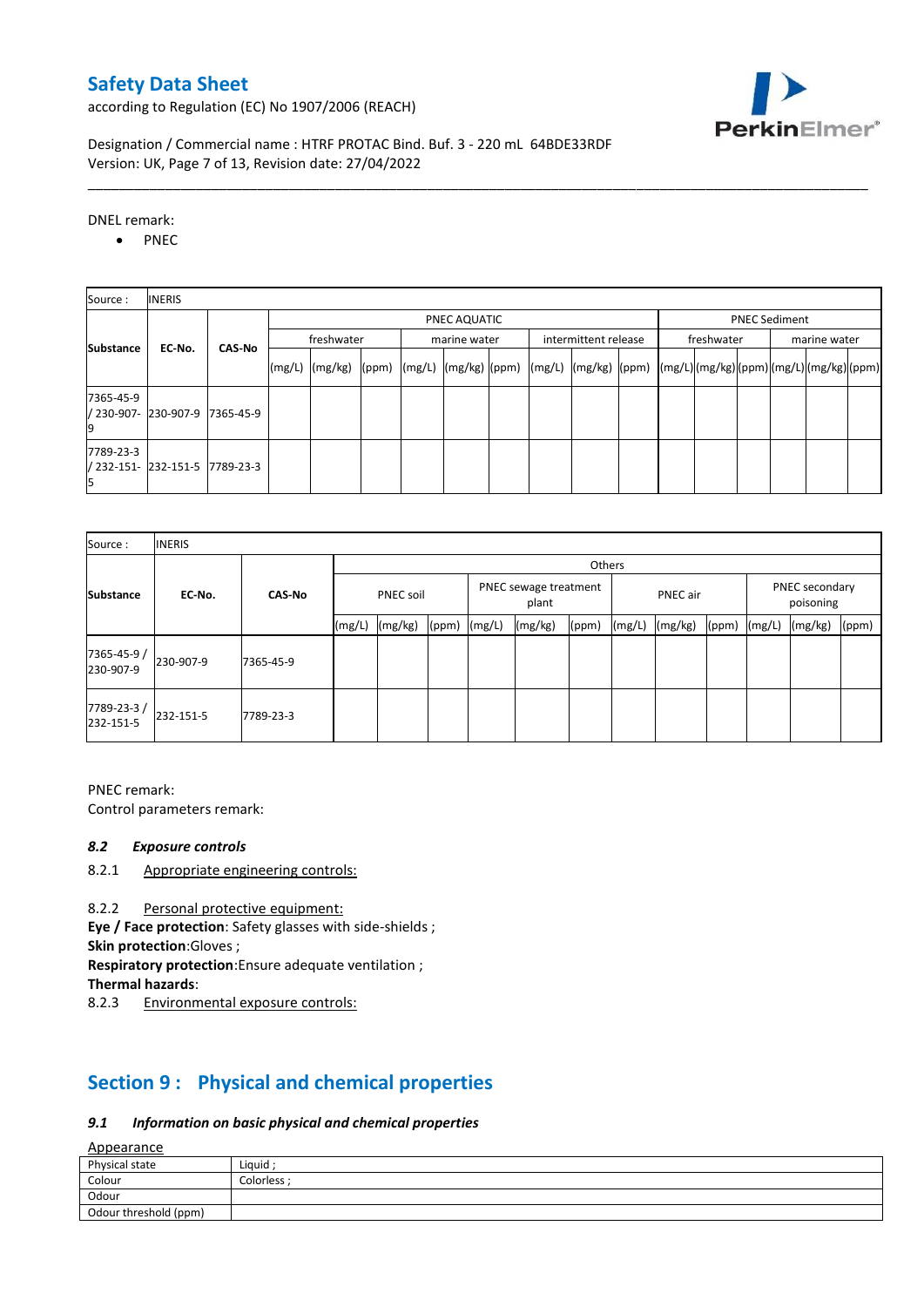

according to Regulation (EC) No 1907/2006 (REACH)

Designation / Commercial name : HTRF PROTAC Bind. Buf. 3 - 220 mL 64BDE33RDF Version: UK, Page 8 of 13, Revision date: 27/04/2022

|                                                             |                                           | Value | Concentration<br>(mol/L) | Method | Temperature (°C) | Pressure (kPa) | Remark |
|-------------------------------------------------------------|-------------------------------------------|-------|--------------------------|--------|------------------|----------------|--------|
| pH                                                          |                                           |       |                          |        |                  |                |        |
| Melting point (°C)                                          |                                           |       |                          |        |                  |                |        |
| Freezing point (°C)                                         |                                           |       |                          |        |                  |                |        |
| Initial boiling point/boiling range (°C)                    |                                           |       |                          |        |                  |                |        |
| Flash point (°C)                                            |                                           |       |                          |        |                  |                |        |
| Evaporation rate (kg/m <sup>2</sup> /h)                     |                                           |       |                          |        |                  |                |        |
| Flammability (type:) (%)                                    |                                           |       |                          |        |                  |                |        |
| Upper/lower<br>flammability or explosive<br>limits          | Upper explosive limit<br>(%)              |       |                          |        |                  |                |        |
|                                                             | Lower explosive limit (%)                 |       |                          |        |                  |                |        |
| Vapour pressure (kPa)                                       |                                           |       |                          |        |                  |                |        |
| Vapour density (g/cm <sup>3</sup> )                         |                                           |       |                          |        |                  |                |        |
|                                                             | Density (g/cm <sup>3</sup> )              |       |                          |        |                  |                |        |
| Densities                                                   | Relative density (g/cm <sup>3</sup> )     |       |                          |        |                  |                |        |
|                                                             | Bulk density (g/cm <sup>3</sup> )         |       |                          |        |                  |                |        |
|                                                             | Critical density (g/cm <sup>3</sup> )     |       |                          |        |                  |                |        |
| Solubility (Type: ) (g/L)                                   |                                           |       |                          |        |                  |                |        |
| Partition coefficient (log Pow)<br>n-octanol/water at pH :  |                                           |       |                          |        |                  |                |        |
| Auto-ignition temperature (°C)                              |                                           |       |                          |        |                  |                |        |
| Decomposition temperature (°C)<br>Decomposition energy : kJ |                                           |       |                          |        |                  |                |        |
| Viscosity                                                   | Viscosity, dynamic (poiseuille)           |       |                          |        |                  |                |        |
|                                                             | Viscosity, cinematic (cm <sup>3</sup> /s) |       |                          |        |                  |                |        |
| Oxidising properties                                        |                                           |       |                          |        |                  |                |        |
| <b>Explosive properties</b>                                 |                                           |       |                          |        |                  |                |        |

\_\_\_\_\_\_\_\_\_\_\_\_\_\_\_\_\_\_\_\_\_\_\_\_\_\_\_\_\_\_\_\_\_\_\_\_\_\_\_\_\_\_\_\_\_\_\_\_\_\_\_\_\_\_\_\_\_\_\_\_\_\_\_\_\_\_\_\_\_\_\_\_\_\_\_\_\_\_\_\_\_\_\_\_\_\_\_\_\_\_\_\_\_\_\_\_\_\_\_\_\_

#### *9.2 Other information:*

No other relevant data available

# **Section 10 : Stability and reactivity**

*10.1 Reactivity* This material is considered to be non-reactive under normal use conditions. ;

- *10.2 Chemical stability*
- *10.3 Possibility of hazardous reactions*
- *10.4 Conditions to avoid:*
- *10.5 Incompatible materials:*

#### *10.6 Hazardous decomposition products:*

Does not decompose when used for intended uses. ;

### **Section 11 : Toxicological information**

Toxicokinetics, metabolism and distribution

*11.1 Information on toxicological effects*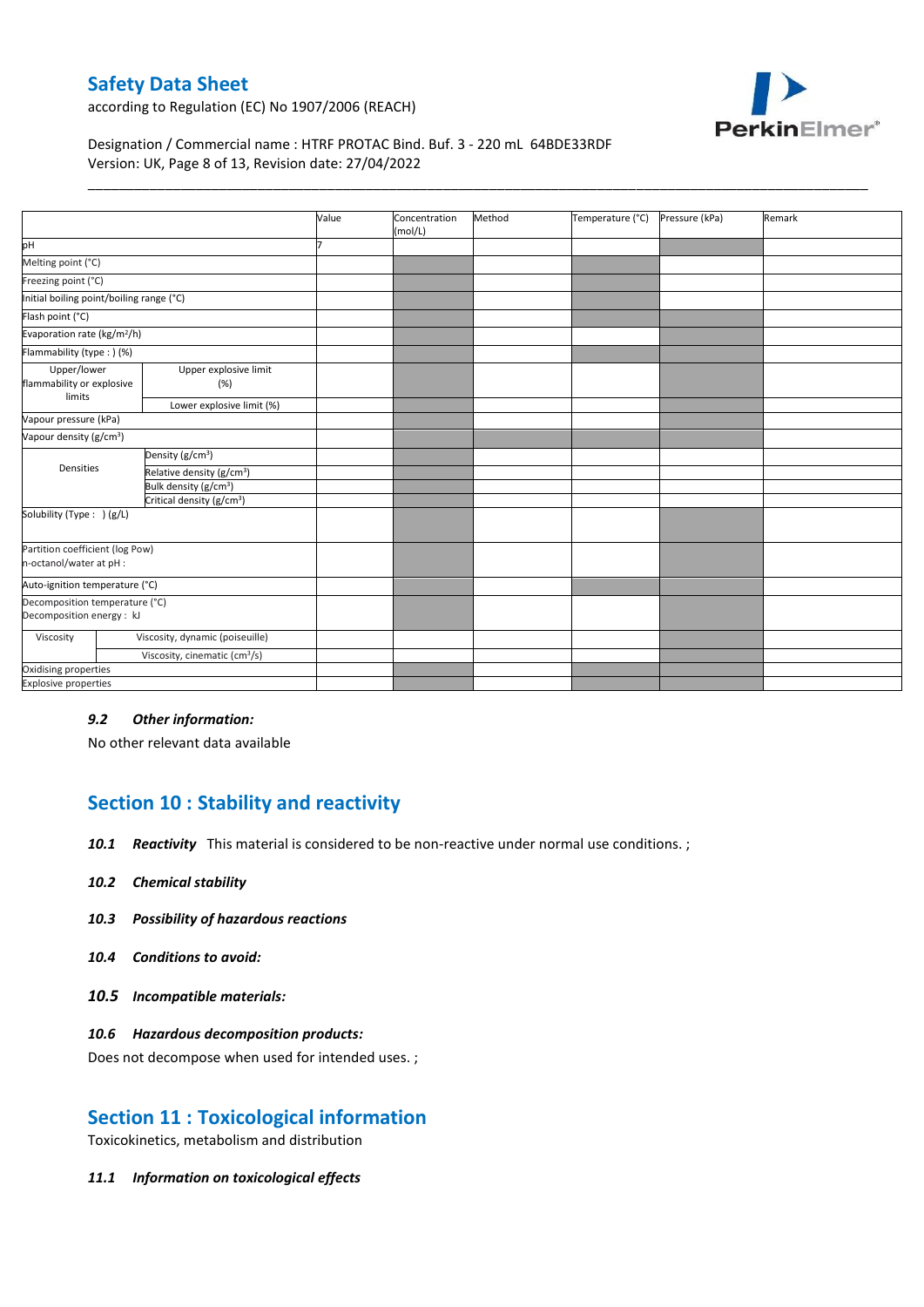according to Regulation (EC) No 1907/2006 (REACH)



Designation / Commercial name : HTRF PROTAC Bind. Buf. 3 - 220 mL 64BDE33RDF Version: UK, Page 9 of 13, Revision date: 27/04/2022

#### Substances

#### **Acute toxicity**

Animal data: Acute oral toxicity:

| Substance name        | <b>LD50</b><br>(mg/kg) | <b>Species</b> | Method | Symptoms / delayed effects | Remark |
|-----------------------|------------------------|----------------|--------|----------------------------|--------|
| 7789-23-3 / 232-151-5 | 245-245                | Rat            |        |                            |        |

\_\_\_\_\_\_\_\_\_\_\_\_\_\_\_\_\_\_\_\_\_\_\_\_\_\_\_\_\_\_\_\_\_\_\_\_\_\_\_\_\_\_\_\_\_\_\_\_\_\_\_\_\_\_\_\_\_\_\_\_\_\_\_\_\_\_\_\_\_\_\_\_\_\_\_\_\_\_\_\_\_\_\_\_\_\_\_\_\_\_\_\_\_\_\_\_\_\_\_\_\_

Acute dermal toxicity:

| Substance name        | LD50 (mg/kg) | <b>Species</b> | Method | Remark |
|-----------------------|--------------|----------------|--------|--------|
| 7789-23-3 / 232-151-5 |              |                |        |        |

Acute inhalative toxicity:

| Substance name        | <b>C(E)L50</b><br>(mg/L) | <b>Exposure time</b> | <b>Species</b> | Method | Remark |
|-----------------------|--------------------------|----------------------|----------------|--------|--------|
| 7789-23-3 / 232-151-5 |                          |                      |                |        |        |

Practical experience / human evidence: Assessment / Classification: General Remark:

#### **•** Skin corrosion/irritation

Animal data:

In-vitro skin test method: In-vitro skin test result: Assessment / Classification:

#### **Eye damage/irritation**

Animal data:

In vitro eye test method: In vitro eye test result: Assessment / Classification:

#### **CMR effects (carcinogenity, mutagenicity and toxicity for reproduction)**

o Germ cell mutagenicity:

Animal data:

Assessment / Classification:

o Carcinogenicity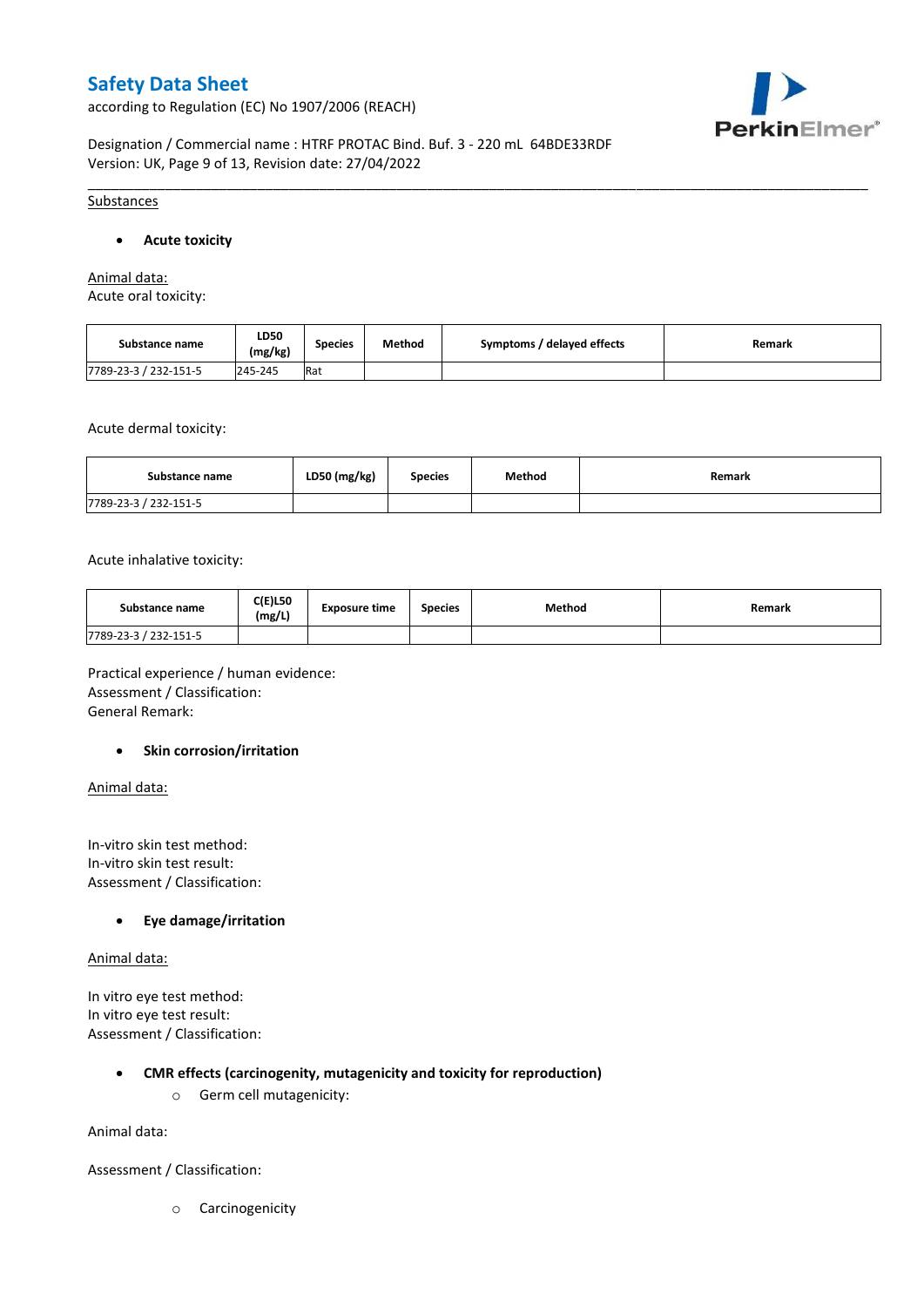according to Regulation (EC) No 1907/2006 (REACH)



Designation / Commercial name : HTRF PROTAC Bind. Buf. 3 - 220 mL 64BDE33RDF Version: UK, Page 10 of 13, Revision date: 27/04/2022

\_\_\_\_\_\_\_\_\_\_\_\_\_\_\_\_\_\_\_\_\_\_\_\_\_\_\_\_\_\_\_\_\_\_\_\_\_\_\_\_\_\_\_\_\_\_\_\_\_\_\_\_\_\_\_\_\_\_\_\_\_\_\_\_\_\_\_\_\_\_\_\_\_\_\_\_\_\_\_\_\_\_\_\_\_\_\_\_\_\_\_\_\_\_\_\_\_\_\_\_\_

Practical experience / human evidence: Animal data:

Other information: Assessment / Classification:

o Reproductive toxicity

Practical experience / human evidence: Animal data:

Other information: Assessment / Classification:

Overall assessment on CMR properties:

- **Specific target organ toxicity (single exposure)**
	- o STOT SE 1 and 2

Animal data:

Other information:

o STOT SE 3

Practical experience / human evidence:

Other information: Assessment / Classification:

#### **Specific target organ toxicity (repeated exposure)**

Practical experience / human evidence: Animal data:

Assessment / Classification: Other information

**Aspiration hazard**

Practical experience / human evidence: Experimental data: viscosity data: see SECTION 9. Assessment / Classification: Remark:

11.1.1 Mixtures No toxicological information is available for the mixture itself

# **Section 12 : Ecological information**

In case that test data regarding one endpoint/differentiation exist for the mixture itself, the classification is carried out according to the substance criteria (excluding biodegradation and bioaccumulation). If no test data exist, the criteria for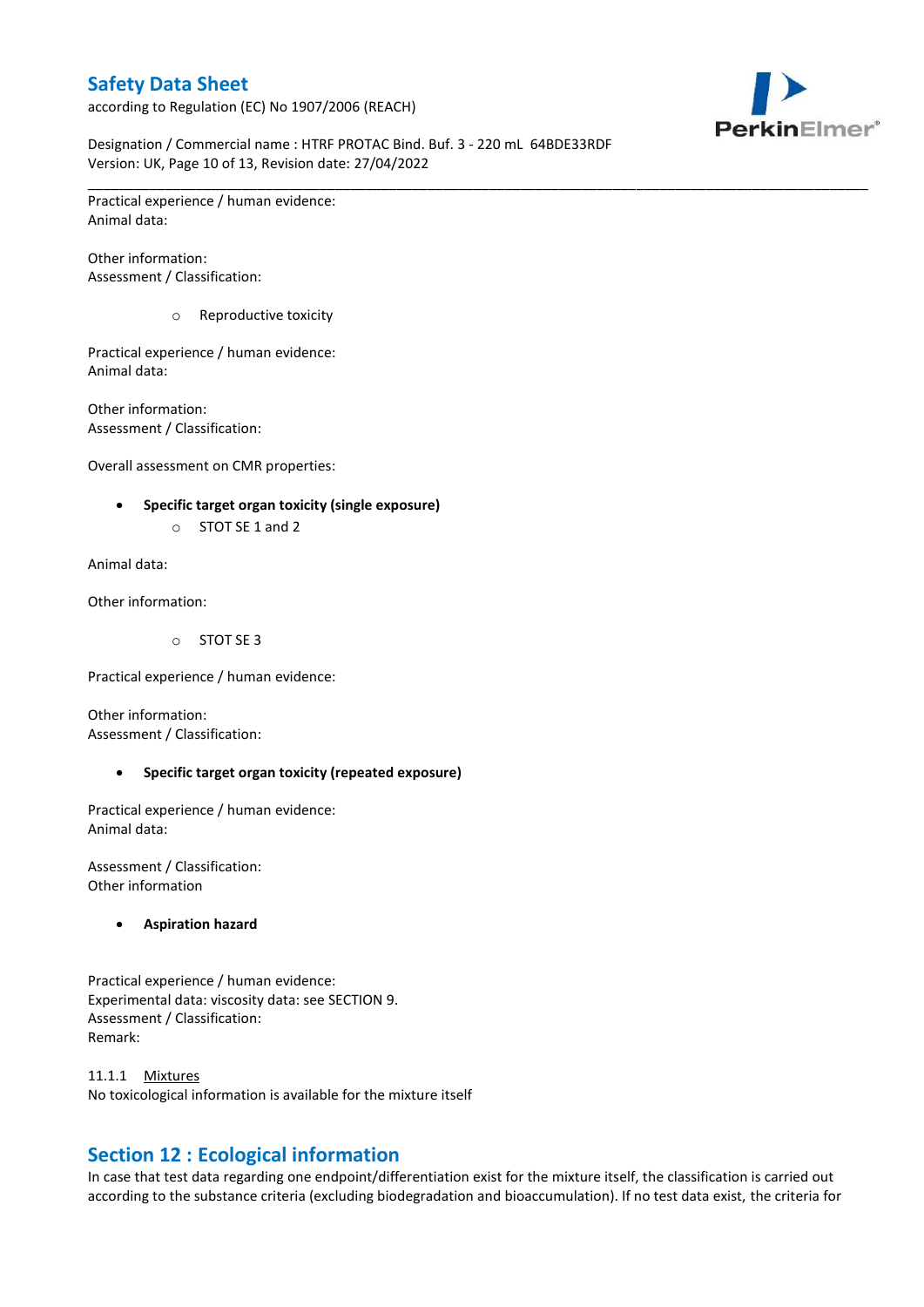according to Regulation (EC) No 1907/2006 (REACH)

Designation / Commercial name : HTRF PROTAC Bind. Buf. 3 - 220 mL 64BDE33RDF Version: UK, Page 11 of 13, Revision date: 27/04/2022

\_\_\_\_\_\_\_\_\_\_\_\_\_\_\_\_\_\_\_\_\_\_\_\_\_\_\_\_\_\_\_\_\_\_\_\_\_\_\_\_\_\_\_\_\_\_\_\_\_\_\_\_\_\_\_\_\_\_\_\_\_\_\_\_\_\_\_\_\_\_\_\_\_\_\_\_\_\_\_\_\_\_\_\_\_\_\_\_\_\_\_\_\_\_\_\_\_\_\_\_\_

mixture classification has to be used (calculation method) in this case the toxicological data of the ingredients are shown.

### *12.1 Aquatic toxicity:*

Acute (short-term) fish toxicity

Chronic (long-term) fish toxicity

Acute (short-term) toxicity to crustacea

Chronic (long-term) toxicity to crustacea

Acute (short-term) toxicity to algae and cyanobacteria

Toxicity to microorganisms and other aquatic plants / organisms

Assessment / Classification:

# *12.2 Persistence and degradability*

Biodegradation:

Abiotic Degradation:

Assessment / Classification:

### *12.3 Bioaccumulative potential*

Bioconcentration factor (BCF):

*12.4 Mobility in soil*

*12.5 Results of PBT and vPvB assessment*

#### *12.6 Other adverse effects:*

Additional ecotoxicological information:

### **Section 13 : Disposal considerations**

### *13.1 Waste treatment methods*

Waste treatment options: Dispose of waste according to applicable legislation. ;

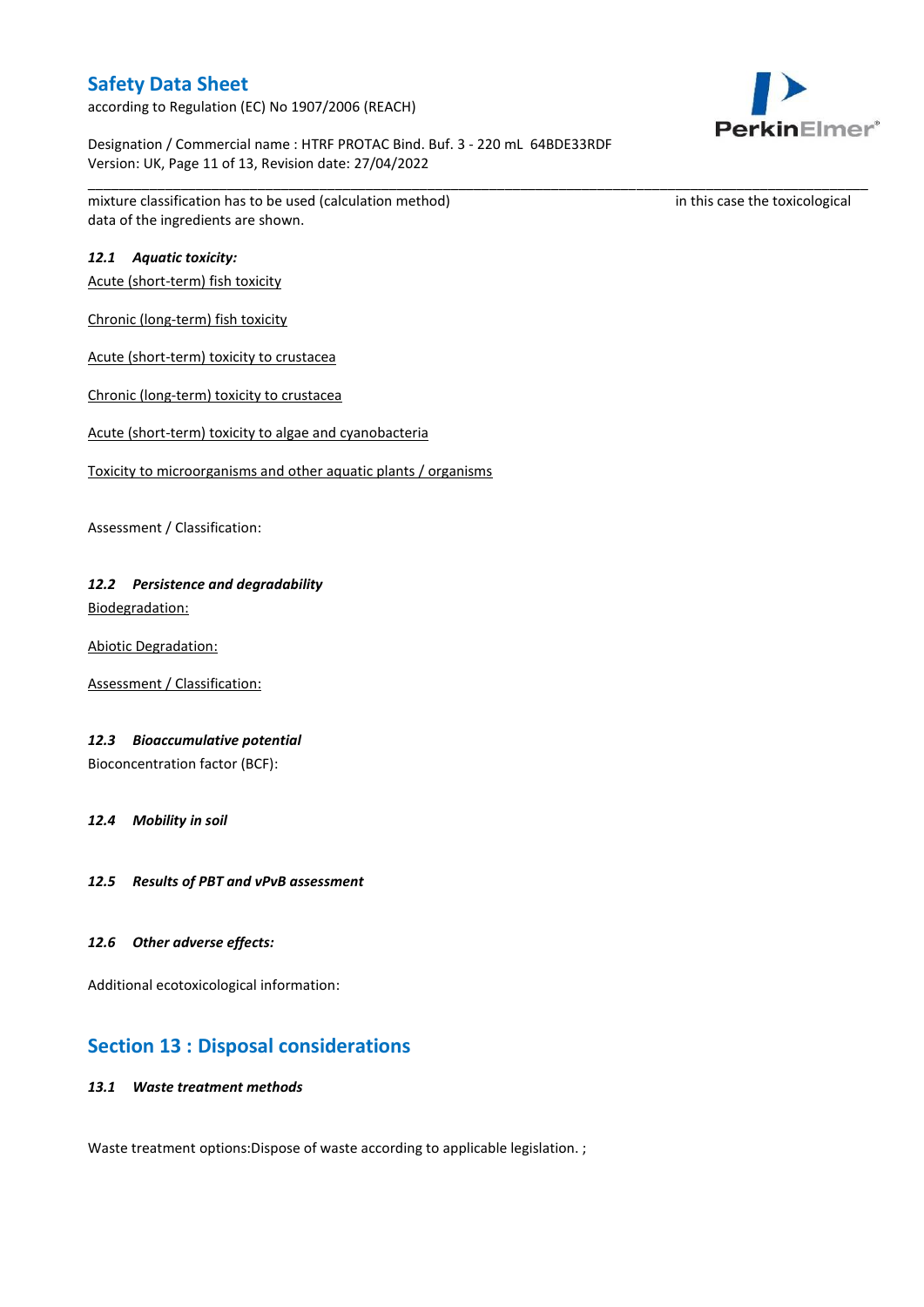according to Regulation (EC) No 1907/2006 (REACH)



Designation / Commercial name : HTRF PROTAC Bind. Buf. 3 - 220 mL 64BDE33RDF Version: UK, Page 12 of 13, Revision date: 27/04/2022

*Transport in bulk according to Annex II of MARPOL 73/78 and the IBC Code*

## **Section 14 : Transport information**

#### ADR/RID/AND/IMDG/IATA

\_\_\_\_\_\_\_\_\_\_\_\_\_\_\_\_\_\_\_\_\_\_\_\_\_\_\_\_\_\_\_\_\_\_\_\_\_\_\_\_\_\_\_\_\_\_\_\_\_\_\_\_\_\_\_\_\_\_\_\_\_\_\_\_\_\_\_\_\_\_\_\_\_\_\_\_\_\_\_\_\_\_\_\_\_\_\_\_\_\_\_\_\_\_\_\_\_\_\_\_\_

### Land transport (ADR/RID) Classification code ADR: Special Provisions for ADR/RID: Limited quantities for ADR/RID: Excepted Quantities for ADR/RID: Packing Instructions for ADR/RID: Special packing provisions for ADR/RID: Mixed packing provisions: Portable tanks and bulk containers Instructions: Portable tanks and bulk containers Special Provisions: ADR Tank Code: ADR Tank special provisions: Vehicle for tank carriage: Special provisions for carriage Packages: Special provisions for carriage Bulk: Special provisions for carriage for loading, unloading and handling: Special Provisions for carriage Operation: Hazard identification No: Transport category (Tunnel restriction code):

| Sea transport (IMDG)           |                                   |
|--------------------------------|-----------------------------------|
| Marine Pollutant:              | Subsidiary risk(s) for IMDG:      |
| Packing provisions for IMDG:   | Limited quantities for IMDG:      |
| Packing instructions for IMDG: | <b>IBC</b> Instructions:          |
| <b>IBC Provisions:</b>         | <b>IMO tank instructions:</b>     |
| UN tank instructions:          | Tanks and bulk Provisions:        |
| EmS:                           | Stowage and segregation for IMDG: |
| Properties and observations:   |                                   |

| iliidiiu watelway trafisport (ADN).          |                                 |
|----------------------------------------------|---------------------------------|
| <b>Classification Code ADN:</b>              | <b>Special Provisions ADN:</b>  |
| Limited quantities ADN:                      | <b>Excepted quantities ADN:</b> |
| Carriage permitted:                          | Equipment required:             |
| Provisions concerning loading and unloading: | Provisions concerning carriage: |
| Number of blue cones/lights:                 | Remark:                         |
|                                              |                                 |

### Air transport (ICAO-TI / IATA-DGR) Subsidiary risk for IATA: Excepted quantity for IATA: Passenger and Cargo Aircraft Limited Quantities Packing Instructions: Passenger and Cargo Aircraft Limited Quantities Maximal Net Quantity : Passenger and Cargo Aircraft Packaging Instructions : Passenger and Cargo Aircraft Maximal Net Quantity : Cargo Aircraft only Packaging Instructions : Cargo Aircraft only Maximal Net Quantity : ERG code: Special Provisions for IATA:

# **Section 15 : Regulatory information**

Inland waterway transport (ADN)